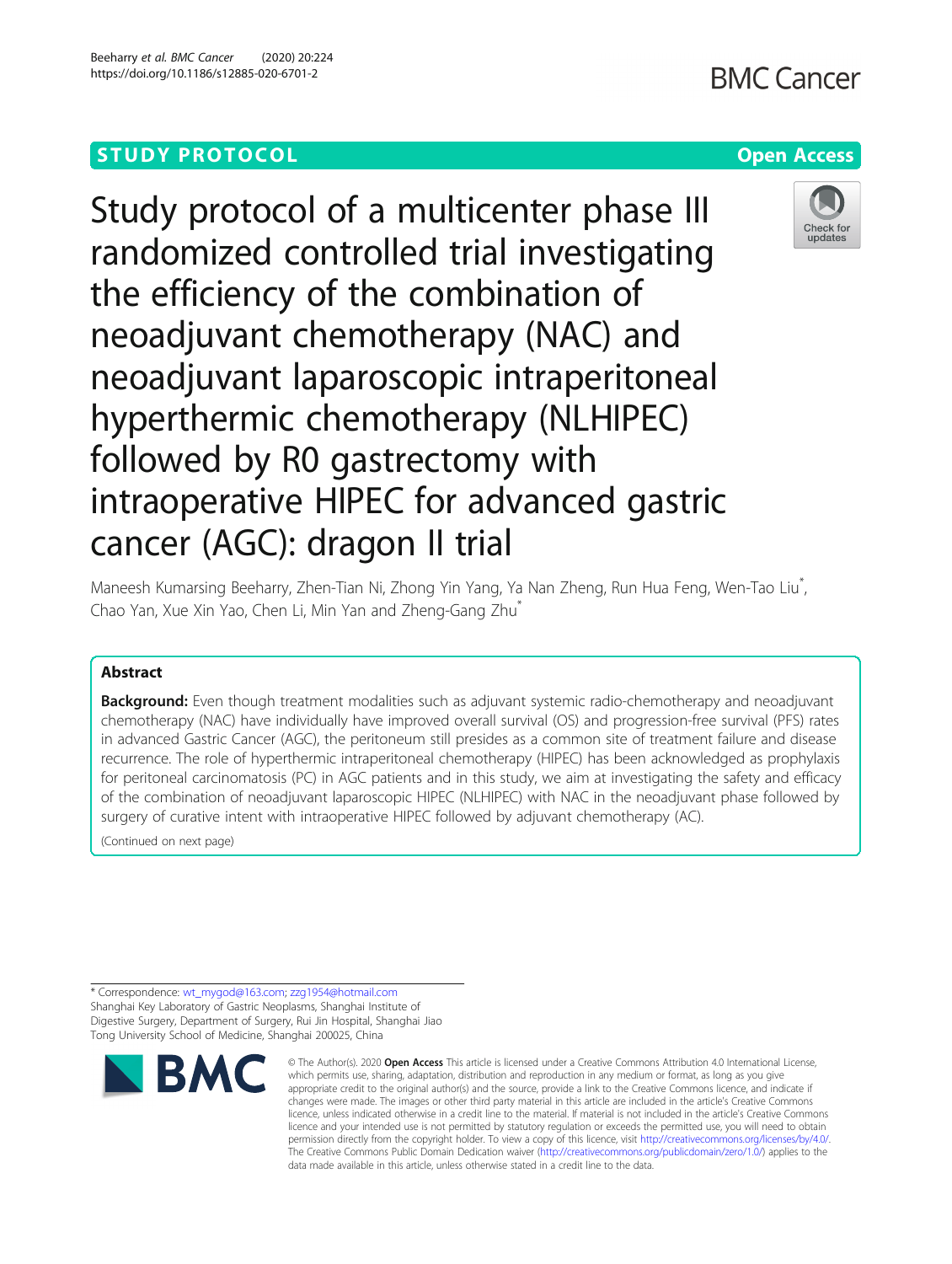# (Continued from previous page)

Methods: In this multicenter Phase III randomized controlled trial, 326 patients will be randomly separated into 2 groups into a 1:1 ratio after laparoscopic exploration. The experiment arm will receive the proposed comprehensive Dragon II regimen while the control group will undergo standard R0 D2 followed by 8 cycles of AC with oxaliplatin with S-1 (SOX) regimen. The Dragon II regimen comprises of 1 cycle of NLHIPEC for 60mins at 43 ± 0.5 °C with 80  $mg/m<sup>2</sup>$  of Paclitaxel followed by 3 cycles of NAC with SOX regimen and after assessment, standard R0 D2 gastrectomy with intraoperative HIPEC followed by 5 cycles of SOX regimen chemotherapy. The end-points for the study are 5 year PFS, 5 year OS, peritoneal metastasis rate (PMR) and morbidity rate.

**Discussion:** This study is one of the first to combine NLHIPEC with NAC in the preoperative phase which is speculated to provide local management of occult peritoneal carcinomatosis or peritoneal free cancer cells while NAC will promote tumor downsizing and down-staging. The addition of the intraoperative HIPEC is speculated to manage dissemination due to surgical trauma. Where the roles of intraoperative HIPEC and NAC have individually been investigated, this study provides innovative insight on a more comprehensive approach to management of AGC at high risk of peritoneal recurrence. It is expected that the combination of NLHIPEC with NAC and HIPEC will increase PFS by 15% and decrease PMR after gastrectomy of curative intent.

Trial registration: World Health Organization Clinical Trials - International Registry Platform (WHO-ICTRP) with Registration ID [ChiCTR1900024552](http://www.chictr.org.cn/showprojen.aspx?proj=40134), Registered Prospectively on the 16th July, 2019.

Keywords: Advanced gastric Cancer, Intraperitoneal Hyperthermic chemotherapy, Neoadjuvant chemotherapy, Peritoneal Carcinomatosis, Progression-free survival

# Background

Gastric cancer (GC) is the fourth most common malignancy worldwide [[1\]](#page-6-0) but almost half of GC-related deaths in the world occur in China [[2\]](#page-6-0). However, despite the triggering advances in medical research and technology, the prognosis of advanced GC (AGC) remains poor. Neoadjuvant chemotherapy (NAC) has been suggested for resectable AGC based on well-known Randomized Controlled Trial (RCT) s [\[3](#page-6-0), [4\]](#page-6-0). Systemic adjuvant radiochemotherapy following surgery increased overall survival (OS) rate by 32% and progression-free survival (PFS) rate by 51% [[5\]](#page-6-0) while the addition of perioperative chemotherapy to surgery decreased mortality by 25% and disease progression by 34% [[3\]](#page-6-0). Nevertheless, the peritoneum still presides as a common site of treatment failure for AGC and at time of death, 60% of GC patients will have peritoneal dissemination: linked to significant quality of life impairment from complications such as tense ascites, malignant bowel obstruction, malnutrition and cachexia [\[6](#page-6-0), [7](#page-6-0)]. Chemotherapy and immunotherapy alone have limited efficacy against peritoneal carcinomatosis. Thus, multimodality strategies including various combinations of systemic chemotherapy and hyperthermic intraperitoneal chemotherapy (HIPEC) have been studied to improve survival and prevent morbid complications.

In order to appreciate the prophylactic role of HIPEC, it is important to understand the pathogenesis of PC following surgery of curative intent in AGC: Intraabdominal recurrence after curative resection usually originates from intraperitoneal free cancer cells, which in turn can occur from the spontaneous exfoliation of cancer cells from the primary tumor, or the traumatic dissemination of cancer cells as a result of the surgical trauma [[8](#page-6-0)–[10](#page-6-0)]. Sugarbaker et al. proposed the "tumor cell entrapment hypothesis" [\[9](#page-6-0)] according to which the intraperitoneal free cancer cells (IFCC) adhere to the surgical raw area within minutes by fibrin entrapment and assisted by cytokines released as part of the wound healing mechanism and the hypoxic environment renders the trapped cancer cells relatively immune to the effects of systemic chemotherapy. Hence the advent of regional intraperitoneal chemotherapy is therefore intended to clear these free cancer cells which persist after a curative resection  $[10]$ . While the large volumes of fluid used during HIPEC dilutes the intraperitoneal free cancer cells, the intraperitoneal administration of chemotherapy results in a positive gradient of chemotherapy in the peritoneum [\[11](#page-6-0)]. The hyperthermia synergistically enhances the effects of intraperitoneal chemotherapy by both direct cytotoxic action (impaired DNA repair, denaturation of proteins and increase in the lysosomal activity within the tumor cells) and indirect cytotoxic effects (increased penetration of the drug into the tumor nodule and increased drug uptake in the tumor cells), the cytotoxic activity of perioperative intraperitoneal chemotherapy destroys the cancer cells within the fibrin produced as part of the wound healing process [[12\]](#page-6-0).

The use of HIPEC to prevent peritoneal recurrence was first reported in 1988 by Koga et al. where a significant improvement in the 3-year survival (74% vs 53%,  $p < 0.04$ ) and improvement in the peritoneal recurrence rates (36% vs 50%) was observed in patients who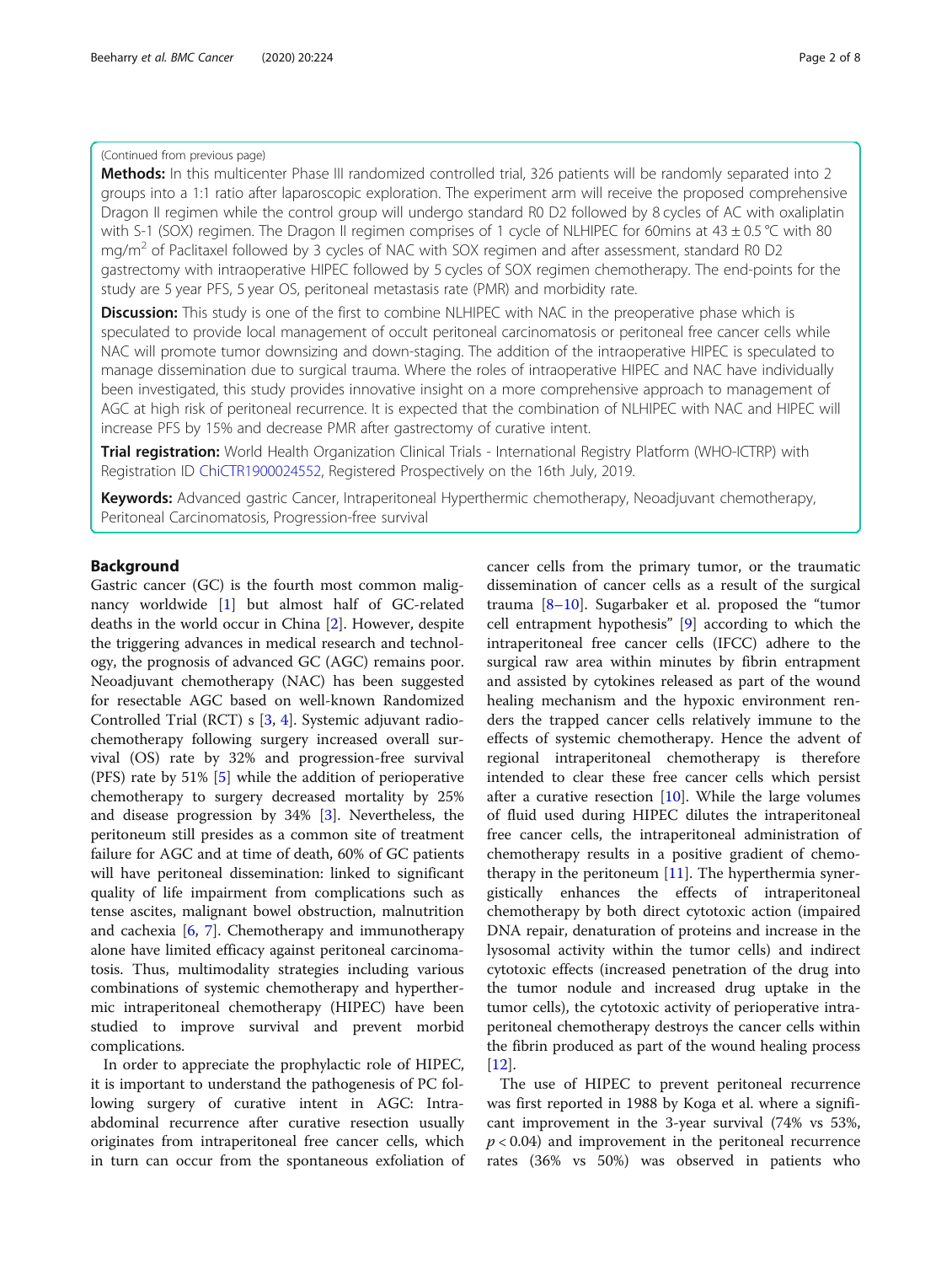received prophylactic HIPEC after a curative gastrectomy [[13\]](#page-6-0). These findings triggered more curiosity about the application of such a multimodality treatment option worldwide. During the period 1992–2002, 128 GC patients with peritoneal dissemination underwent surgery in our hospital were included in an HIPEC experiment and the 5-year survival rates were 5.5% for patients in the resection group and 0% for patients in the nonresection group  $(P < 0.001)$  [\[14](#page-7-0)]. In another randomized controlled trial from our faculty, the 1, 2 and 4 years survival rates with prophylactic HIPEC 85.7, 81.0 and 63.9% versus for surgery alone: 77.3, 61.0 and 50.8%. The peritoneal recurrence was control vs. HIPEC group 34.7% vs. 10.3% [[15\]](#page-7-0). Over the last few years, there have been several high-quality meta-analyses weighing the role of HIPEC as a prophylaxis and cure to secondary PC, and there was consistency in acknowledging that HIPEC could effectively improve the survival rates of patients without peritoneal carcinomatosis (PC) while its role in patients with PC was rather limited [[16](#page-7-0)–[18\]](#page-7-0).

With the potential benefits of primary tumor downstaging and lymph node metastasis and occult micrometastases control in GC patients with better tolerance in the pre-operative stages, the concept of NAC promised better understanding and control on the biological behavior of tumor progression and therapeutic response [[19\]](#page-7-0). The Intergroup 0116 study was the first to show the significant overall survival benefits of adjuvant chemo radiation therapy for GC [[20](#page-7-0)] and the next study was the MAGIC trial which evaluated the efficacy of perioperative adjuvant chemotherapy [[3\]](#page-6-0). Although the findings from the Intergroup 0116 and the MAGIC trial were positive, following studies such as ARTIST and EORTC 40954 studies found no significant survival benefits for AGC but EORTC 40954 demonstrated an increase in the radical resection rate in favor of T3-4N + M0 AGC undergoing NAC [[4,](#page-6-0) [19\]](#page-7-0). In the FNCLCC/ FFCD phase III trial, the 5-year survival rates were 24% in the surgery-alone arm and 38% in the perioperative chemotherapy arm  $(p = 0.02)$  [[21](#page-7-0)]. In 2013, a Cochrane single patient data meta-analysis including 14 randomized trials showed an improvement in survival (HR = 0.81, 95%CI: 0.79–0.89, P < 0.0001) with a 5-year survival gain of 9% with a 1.4 times radical resection rate favoring the NAC arm [[22](#page-7-0)]. Recently, the German FLOT4 trial established the perioperative FLOT regimen increased rates of curative surgery and prolonged median PFS and median OS as compared to the ECF/ECX (epirubicin/cisplatin/oral capecitabine) regimen [[22,](#page-7-0) [23\]](#page-7-0).

With HIPEC gaining more recognition as a prophylaxis against PC following surgery of curative intent in AGC patients, there were more speculations about the development of more comprehensive approaches allowing broader and more precise clinical management of AGC. In a study by Cui et al., 192 AGC patients were randomly divided into the following four groups ( $n = 48$ ) per group): Control, NAC, HIPEC and joint groups and the results indicated that NAC combined with HIPEC for the treatment of AGC is well tolerated and exhibits improved compliance and efficiency [[24\]](#page-7-0). While the efficacy of perioperative chemotherapy has been largely investigated and recognized  $[3-6]$  $[3-6]$  $[3-6]$  $[3-6]$ , the concept of neoadjuvant HIPEC as a prophylaxis against PC in the clinical management of AGC is yet recent. Henceforth, in this study, we aim to investigate the efficacy of the combination of neo-adjuvant laparoscopic HIPEC with NAC followed by surgery of curative intent with intraoperative HIPEC in AGC patients with serosal involvement with/ out occult peritoneal dissemination. While the neoadjuvant L-HIPEC acts as a prophylaxis against occult peritoneal dissemination, the NAC promotes tumor downstaging and downsizing and the intra-operative HIPEC acts as a prophylaxis against peritoneal dissemination due to surgical trauma. In this study, we chose the control to be surgery only since despite the evidences supporting the efficacy of NAC in the management of AGC, NAC has not yet been widely recommended in the Asian guidelines.

#### Methods/design

Dragon II is a multicenter randomized controlled trial which will be carried out in multiple hospitals throughout China. Eligible patients with locally advanced GC will be randomized into 2 groups to undergo D2 surgery with curative intent followed by adjuvant chemotherapy or undergo L-HIPEC+NAC followed by D2 surgery of curative intent with intraoperative prophylactic HIPEC and adjuvant chemotherapy. The study has been approved by the Ethics committee of Ruijin Hospital affiliated to Shanghai Jiao Tong University School of Medicine has already been registered in the World Health Organization Clinical Trials - International Registry Platform (WHO-ICTRP) with Registration ID ChiCTR1900024552. All patients entering the study would be required to sign informed consent. Monitoring will be carried out throughout the trial.

Protocol Overview (Fig. [1](#page-3-0))

Primary endpoint: Progression-free survival (PFS)

Secondary endpoints: Overall Survival (OS), Peritoneal Metastasis Rate, Gastrectomy Radicality Rate, Postoperative Complications.

# Patient eligibility Inclusion criteria

- (1) Aged between 18 and 75 years old;
- (2) Eastern Cooperative Oncology Group (ECOG) score  $\leq 2$ ;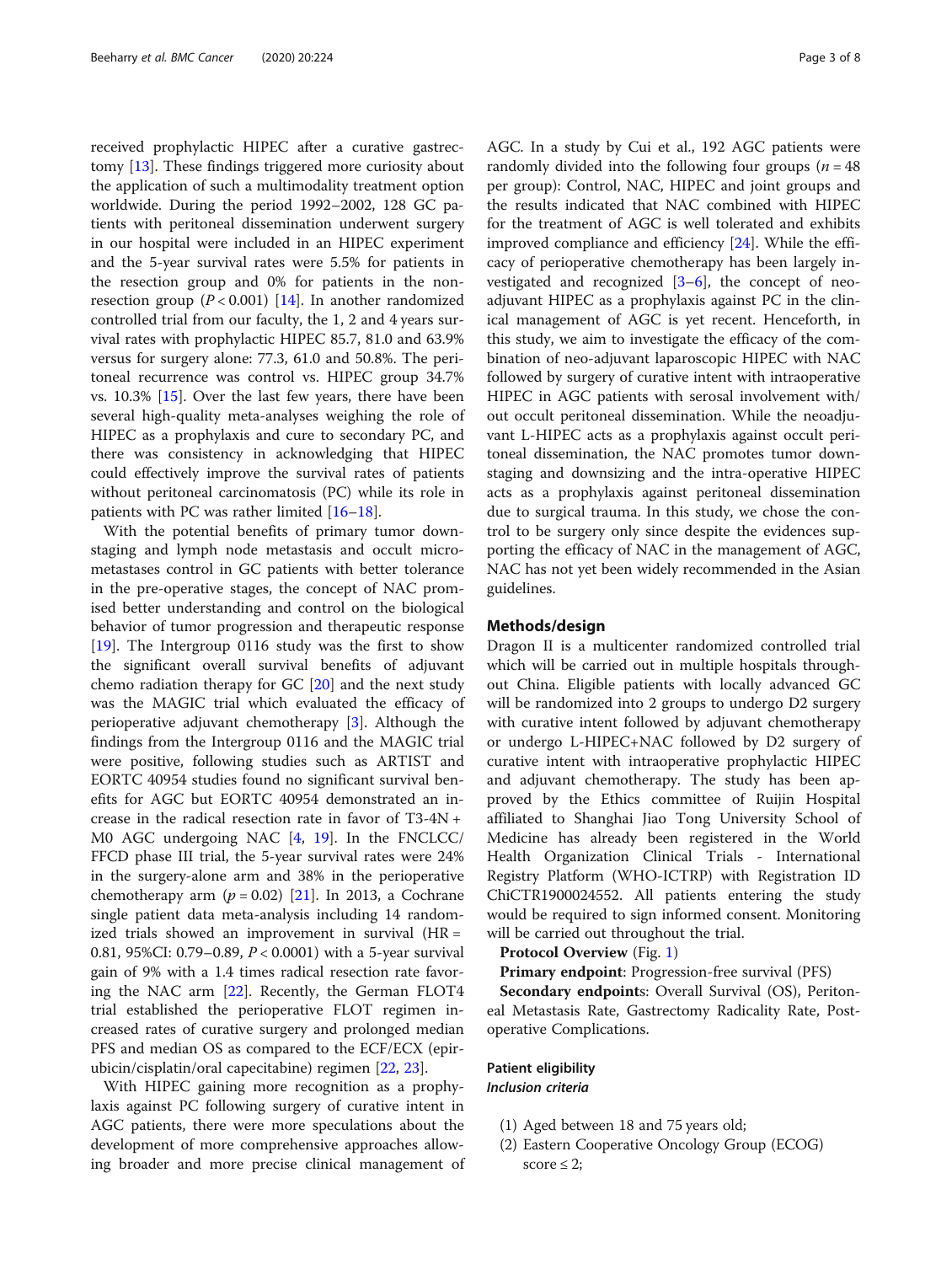<span id="page-3-0"></span>

- (3) American Society of Anesthesiologists (ASA) grades I-III;
- (4) Primary GC without prior history of gastric malignancy; (5) Multiple detector computed tomography (MDCT), Endoscopic Ultrasonography or Laparoscopic Exploration revealing lesion(s) infiltrating the
- serosal (T staging T4); (6) Normal Bone Marrow, Liver, Renal functions conforming to the following standards:
	- (a) Peripheral blood white blood cells (WBC) count ≥3500/mm<sup>3</sup>, platelet count (PLT) ≥100,000/ mm<sup>3</sup> and hemoglobin count (Hb)  $\geq$  90 g/L;
	- (b) Total bilirubin  $\leq 1.5$  times the upper limit of normal (ULN); Aspartate aminotransferase (AST) and alanine aminotransferase (ALT)  $\leq$ 2.5  $\times$  ULN; Serum creatinine (SCr) ≤50 ml/min.
- (7) Negative urine or blood pregnancy test for female subjects of childbearing potential;
- (8) Expected life expectancy  $\geq$ 3 months;
- (9) Willing to sign inform consent for participation and publication of results.

# Exclusion criteria

(1) Confirmed of evidence of distant metastasis (e.g. liver metastasis, lung metastasis, para-aortic lymph node metastasis, etc.)

- (2) Evidence of Peritoneal metastasis, ovarian metastasis or malignant ascites during laparoscopic examination;
- (3) Recurrent GC;
- (4) Primary gastric cancer has already been resected;
- (5) Pregnant or lactating women; Subjects of childbearing potential refusing to take contraceptive measures;
- (6) Serious uncontrolled recurrent infections or HIV infections.
- (7) Replicators of hepatitis B or C virus.
- (8) Clinically severe (i.e. active) heart disease with myocardial infarction or unstable angina pectoris within 6 months.
- (9) History of uncontrolled diabetes;
- (10)History of other malignant diseases in the last 5 years;
- (11)Clinically severe (i.e. active) heart disease, such as symptomatic coronary heart disease, New York Heart Association (NYHA) class II or more severe congestive heart failure or arrhythmia requiring drug intervention, or a history of myocardial infarction in the last 12 months.
- (12)Upper gastrointestinal obstruction or abnormal physiological function or mal-absorption syndrome may affect S-1 absorbers;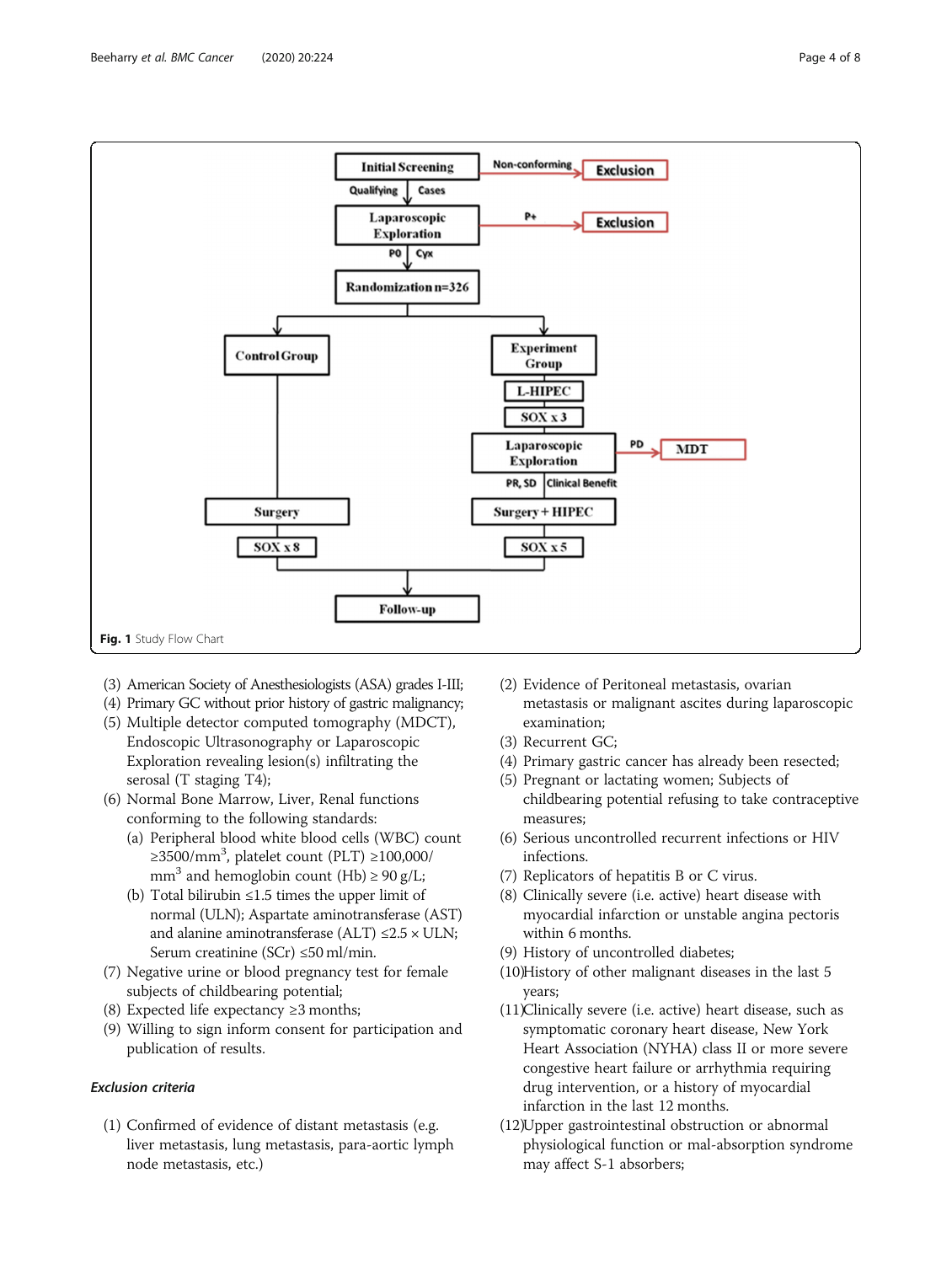- (13)Known peripheral neuropathy (> NCI-CTC AE 1). However, patients with only disappearance of deep tendon reflex (DTR) need not be excluded;
- (14)Patients on steroid treatment after organ transplant;
- (15)Moderate or severe renal damage  $[SCr \ge 50$  ml/ min], or SCR > ULN);
- (16)Anaphylaxis to Paclitaxel, oxaliplatin, tegiol or any research drug ingredient;
- (17)Patients unwilling to sign informed consent to participate and publish results.

# **Treatments**

# Laparoscopic exploration

Diagnostic laparoscopy was performed to define a baseline status of the extent of Peritoneal Carcinomatosis (PC) prior to enrolment according to standard requirements [[25\]](#page-7-0) where the primary lesion, the peritoneal cavity, liver, diaphragm, serosal surfaces, peritoneum, omentum, and pelvic organs are systematically inspected with lavage cytology examination. In case of no ascites, peritoneal lavage is performed using 300 ml of normal saline instilled into the right and left upper quadrants and pelvis; and washings ware collected for cytology examination.

#### Randomization and grouping

After the laparoscopic exploration confirming serosal involvement without peritoneal carcinomatosis, randomization is performed. Randomization is carried out by computer generated allocation in a 1:1 design protocol. According to study design, patients are separated into 2 arms:

Arm A: The Control Group where the patient undergoes standard R0 Gastrectomy followed by 8 cycles of adjuvant chemotherapy (AC) after recovery.

Arm B: The patient first undergoes L-HIPEC followed by 3 cycles of NAC. After clinical assessment and second diagnostic exploration rule out disease progression, subject undergoes standard R0 Gastrectomy plus intraoperative HIPEC. After recovery, subjects receive 5 more cycles of AC.

#### Surgery

A standard R0 open gastrectomy is recommended. The type of gastrectomy performed depends on the location and extent of the primary lesion according to recommendations by previous lterature  $[6]$  $[6]$ . For patients from the experiment group, the second look laparoscopic exploration will be scheduled at around 3 weeks after the last dosage of S-1.

# L-HIPEC

The equipment for the laparoscopic and intraoperative procedures is the BR-TRG-I Hyperthermic Perfusion Intraperitoneal Treatment system (Baorui Medical Technology, Co., Ltd., Guangzhou, China). The laparoscopic HIPEC technique consists in through 15 mm trocars placing two inflow catheters in the upper abdominal region and two outflow catheters in the Douglas pouch, each catheter being connected to the corresponding thermoprobe. Once the randomization is performed and verified, the L-HIPEC procedure is started, a  $43 \pm 0.5$  °C solution of Paclitaxel  $80 \text{ mg/m}^2$  being introduced into the peritoneal cavity and re-circulated for 60 min at a flow rate controlled between 400 and 600 ml. The chemotherapeutic agent is introduced on the two inflow catheters which are placed in the upper abdominal quadrant, in the proximity of the tumor bed and aspirated on the two outflow catheters which were placed in the Douglas pouch. The intra-abdominal temperature is monitored during the procedure by the four thermocouples which are placed at the level of the inflow and the outflow catheters respectively and is maintained at  $43 \pm 0.5$  °C. In the meantime, the endo-esophageal temperature level is closely monitored (a value higher than 39 °C enforcing ending the procedure). After the procedure, the 4 catheters are removed and the trocars incisions closed.

# Neoadjuvant chemotherapy

The NAC regimen is SOX, consisting of S-1 and oxaliplatin. Oxaliplatin 130 mg/m<sup>2</sup> is administered intravenously on day 1. S-1 is administered orally with 40–60 mg, twice a day for 14 consecutive days, followed by a 7-day rest period. The dose of S-1 was accorded to body-surface area (BSA): patients with a BSA of less than  $1.25 \text{ m}^2$  receive 80 mg daily; those with a BSA of  $1.25 \text{ m}^2$  or more but less than  $1.5 \text{ m}^2$  receive 100 mg daily; and those with a BSA of  $1.5$  m<sup>2</sup> or more receive 120 mg daily.

# Adjuvant chemotherapy

The AC regimen is also SOX, implemented as described in the NAC section. The status and recovery of the patient would be assessed at a time-point set at around 3 weeks post-op and depending on the status of the patient; the post-op course of treatment will be scheduled.

#### Intraoperative HIPEC

After the anastomosis, the open coliseum technique is used, using Paclitaxel at a dose of 80 mg/m<sup>2</sup> dissolved in 3–5 L of normal saline heated to  $43 \pm 0.5$  °C, and infused into the abdominal cavity and re-circulated for 60 min at a flow rate controlled between 400 and 600 ml. After the HIPEC procedure, the abdomen is closed.

# Tumor response and toxicity criteria

In the Experiment arm, tumor response evaluations are taken after the third cycle of preoperative SOX by using abdominal MDCT scan. All these evaluations are done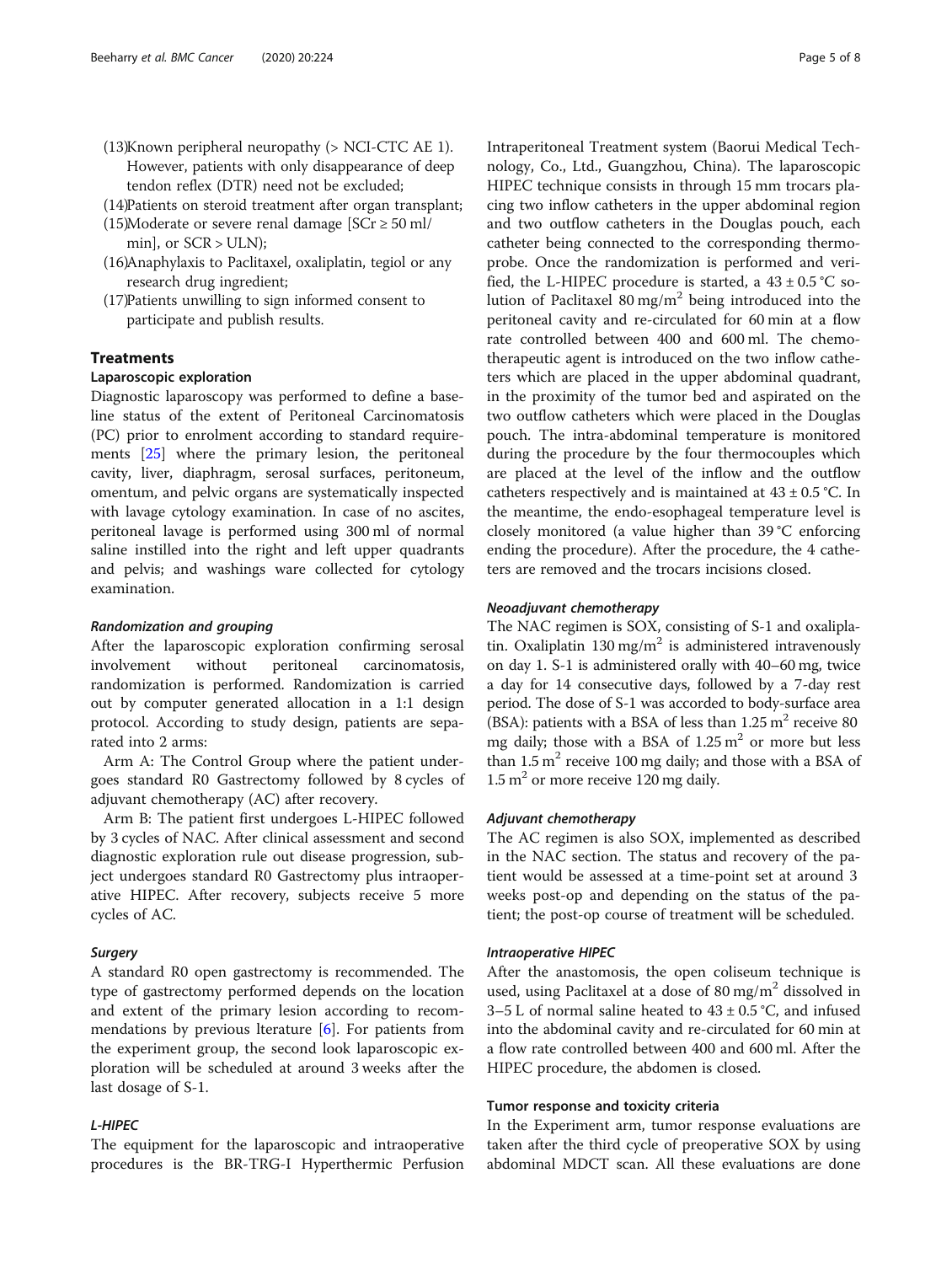

according to the Response Evaluation Criteria for Solid Tumors (RECIST) 1.1. Adverse events were assessed according to Common Terminology Criteria for Adverse Event (CTCAE) v4.0. In case of disease progression after the 3 cycles of NAC, the patient would be recommended to a multi-disciplinary team (MDT) to further assess the course of treatment with an intention-to-treat (ITT) assessment.

#### Follow-up

Follow-up of all patients will be carried out according to our protocol (every 3 months for at least 2 years, every 6 months for years 3–5, then every 12 months for life). Physical examination, tumor marker examination, and abdominal CT are given at post-operative threshold and every 3 months. Endoscopic examination would be given every 1 year. Disease progression is defined as any direct signs (peritoneal thickening, nodular changes, mesenteric infiltration, pelvic masses etc.) or indirect signs (ascites, retro-peritoneal lesions, renal effusion or ureteral obstruction due to compression from recurrent masses) of local recurrence found on CT or signs of local recurrence during endoscopic examination.

## Sample size calculation

The main end point of this study is PFS. According to literature, the 5-year PFS of the operation control group is about 45%  $[26-28]$  $[26-28]$  $[26-28]$ ; we speculate that with the L-HIPEC + NAC intervention, the 5-year PFS can be increased to 60% (estimating a 15% increase). The random distribution ratio of the experimental group and the control group is 1:1, the test level  $\alpha$  is set to 0.05 on both sides, the statistical test efficiency (power) is set to 80% (β = 0.2). The expected study subjects will be enrolled for over 2 years and followed up for 5 years. Using PASS software version 11.0(NCSS, LLC. Kaysville, UT) for sample size estimation, the log rank test revealed a sample size of 295, which when factorizing a drop-out rate of 10%, was estimated to around 326, with 163 cases in each group (Fig. 2).

|             | Numeric Results in Terms of Events when the Test is Two-Sided and T0 is 5 |     |                 |                             |           |                       |                  |                                  |      |                        |                                           |      |  |  |  |
|-------------|---------------------------------------------------------------------------|-----|-----------------|-----------------------------|-----------|-----------------------|------------------|----------------------------------|------|------------------------|-------------------------------------------|------|--|--|--|
| Power Ctrl  | Evts E1 Evts                                                              | Trt | Total<br>Fyts F | Haz Ratio Ctrl Prop<br>(HR) | Surv (S1) | Trt Prop<br>Surv (S2) | Accrual<br>Pat'n | Accrual Time/ Ctrl<br>Total Time | Loss | <b>Trt</b><br>$\log s$ | Ctrl to Trt to Alpha Beta<br>Trt          | Ctrl |  |  |  |
| 0.8009 90.7 |                                                                           | 675 | 58.1            | 0.6397                      | 0.4500    | 0.6000                | Equal            | 2/7                              |      |                        | 0.0000 0.0000 0.0000 0.0000 0.0500 0.1991 |      |  |  |  |

# Statistical analysis

PFS is calculated from the date of randomization to the date of detected disease recurrence. Following events are defined as recurrence: primary cancer recurrence, newly diagnosed gastric cancer, and death. OS is calculated from the date of randomization to the date of death or date of last follow-up. Survival is estimated by using the Kaplan-Meier method, and differences between survival curves are examined with log-rank test. Fisher's exact is used to compare patients' characteristics between preoperative chemotherapy arm and preoperative.

# **Discussion**

This study is conducted to investigate the feasibility and efficacy of a more aggressive prophylaxis against PC in AGC patients undergoing gastrectomy of curative intent. This proposed study investigates a more comprehensive approach to the pre-surgical management of AGC where the inclusion of laparoscopic HIPEC is speculated to provide local management of occult peritoneal carcinomatosis or peritoneal free cancer cells and the use of NAC is speculated to induce tumor downsizing and down-staging. The high prevalence of peritoneal carcinomatosis after gastrectomies of curative intent in advanced stage patients has been prompting for more aggressive prophylactic treatment options to manage the spread of cancer cells due to lesion infiltration through the serosal or surgical trauma. The roles of intraoperative HIPEC and NAC have individually been investigated but the combination of laparoscopic HIPEC with NAC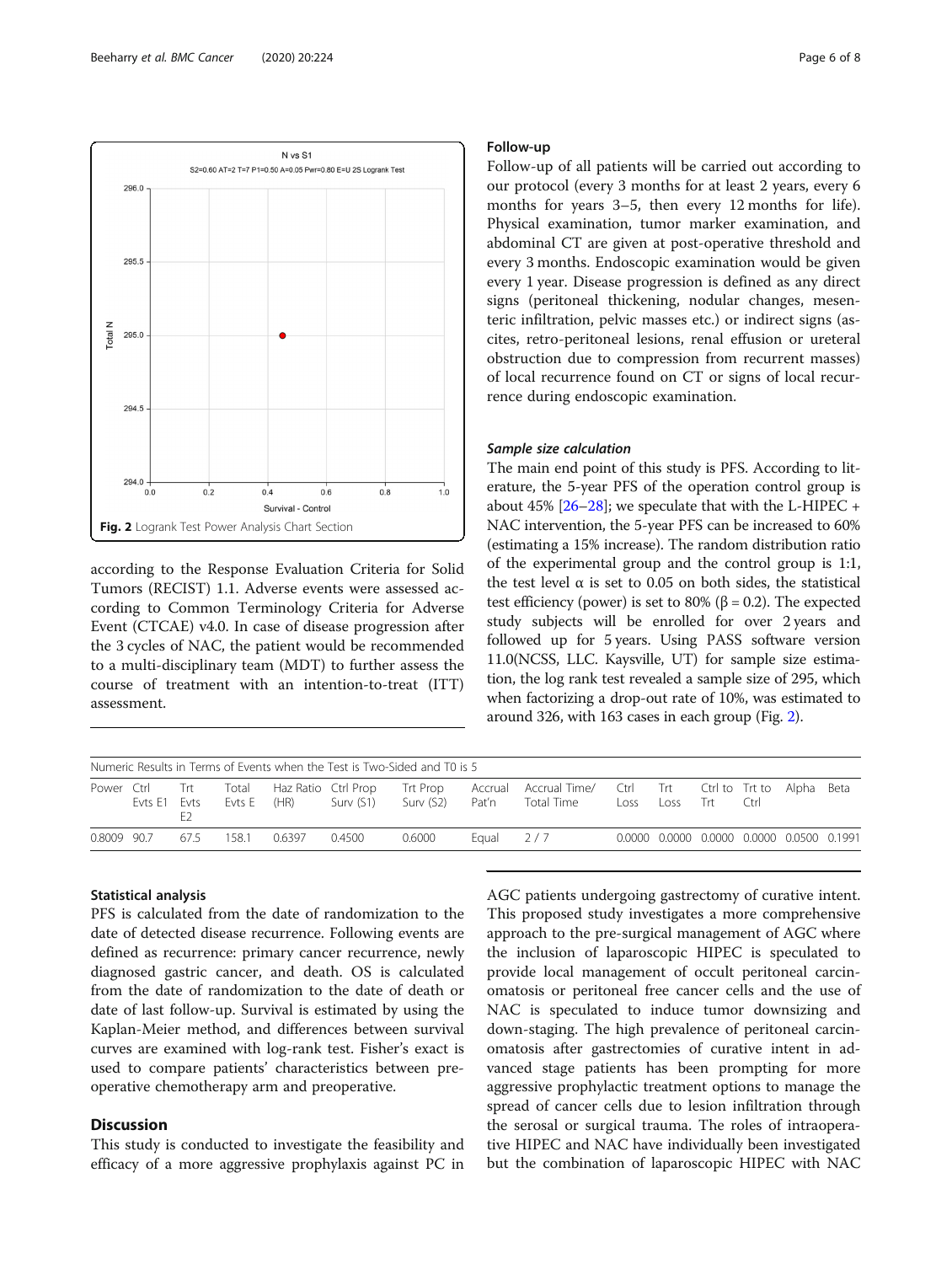<span id="page-6-0"></span>followed by surgery plus intraoperative HIPEC has not been investigated before and is an option worth exploring since it shows theoretical promise as a prophylaxis against PC after gastrectomy.

This is indeed the first prospective multicenter randomized study which will be investigating the comprehensive neoadjuvant role of HIPEC combined with NAC in the management of AGC patients at high risk for PC. The results of this study will contribute to establish treatment standards for clinical practice in AGC patients with and at risks of PC.

#### Abbreviations

AC: Adjuvant Chemotherapy; AGC: Advanced Gastric Cancer; ALT: Alanine aminotransferase; ASA: American Society of Anesthesiologists; AST: Aspartate aminotransferase; CTCAE: Common Terminology Criteria for Adverse Event; ECOG: Eastern Cooperative Oncology Group; GC: Gastric Cancer; Hb: Hemoglobin count; HIPEC: Hyperthermic Intraperitoneal Chemotherapy; IFCC: Intraperitoneal Free Cancer Cells; MDCT: Multiple detector computed tomography; MDT: Multi-disciplinary team; NAC: Neoadjuvant Chemotherapy; NYHA: New York Heart Association; OS: Overall Survival; PC: Peritoneal Carcinomatosis; PFS: Progression free survival; PLT: Platelet count; PTX: Paclitaxel; RCT: Randomized Controlled Trial; RECIST: Response Evaluation Criteria for Solid Tumors; SCr: Serum creatinine; SOX: S-1 and oxaliplatin; ULN: Upper limit of normal; WBC: White blood cells count

### Acknowledgements

Not applicable.

#### Authors' contributions

The concept of the study was conceived by BMK, ZTN, WTL and ZGZ. BMK has written the manuscript in collaboration with ZTN. ZYY, YZN and RHF have contributed to the background check and design of the study. CY, XXY, CL and YM have contributed to the statistical analysis and provided insight on the design and implementation of the study. WTL and ZGZ are the corresponding authors and have checked and approved the manuscript. The author(s) read and approved the final manuscript.

#### Funding

This work was supported by the Clinical Research Project of Ruijin Hospital, Shanghai Jiao Tong University School of Medicine, Project Number: 2018CR003; This work is also supported by National Natural Science Foundation of China, Project Number: 81772518. The purpose of the funding is to develop and sustain the implementation of the multi-centre randomized control trial, including the third party specialized quality inspection.

#### Availability of data and materials

The data and materials of the study will be made available on request.

#### Ethics approval and consent to participate

This study has been approved by the Ethics Committee of Ruijin Hospital affiliated to Shanghai Jiao Tong University School of Medicine. All participating subjects will sign the written consent form. The participating centres are: Ruijin Hospital Affiliated to Shanghai Jiaotong University School of Medicine Xinhua Hospital Affiliated to Shanghai Jiaotong University School of Medicine Shanghai First People's Hospital Huashan Hospital Affiliated to Fudan University East China Hospital Affiliated to Fudan University Ruijin Hospital North Affiliated to Shanghai Jiaotong University School of Medicine Shanghai Changzheng Hospital

The Second Affiliated Hospital of Zhejiang University Medical College Taizhou Tumor Hospital

Zhejiang Tumor Hospital Ningbo First Hospital

Zhejiang People's Hospital

The Second Affiliated Hospital of Suzhou University Jiangsu People's Hospital Affiliated Hospital of Xuzhou Medical University The Second People's Hospital of Wuxi Subei People's Hospital of Jiangsu Province Zhongda Hospital affiliated to Southeast University Jiangsu Cancer Hospital The First Affiliated Hospital of Suzhou University As per Ethics' committee requirement, once the main centre has cleared Ethics approval, the other centres have registered the trial independently in

#### Consent for publication

their respective faculties.

The consent form for the subjects contains the clause "Consent to publish results" to which each participating subjects will provide consent before inclusion in the study.

#### Competing interests

The authors declare that they have no competing interests.

## Received: 19 November 2019 Accepted: 28 February 2020 Published online: 17 March 2020

#### References

- 1. Bray F, Ferlay J, Soerjomataram I, Siegel RL, Torre LA, Jemal A. Global cancer statistics 2018: GLOBOCAN estimates of incidence and mortality worldwide for 36 cancers in 185 countries. CA Cancer J Clin. 2018;68(6):394–424. [https://doi.org/10.3322/caac.21492.](https://doi.org/10.3322/caac.21492)
- 2. Gao K, Wu J. National trend of gastric cancer mortality in China (2003– 2015): a population-based study. Cancer Commun. 2019;39(1):24. [https://doi.](https://doi.org/10.1186/s40880-019-0372-x) [org/10.1186/s40880-019-0372-x.](https://doi.org/10.1186/s40880-019-0372-x)
- 3. Cunningham D, Allum WH, Stenning SP, Thompson JN, Van de Velde CJ, Nicolson M, Scarffe JH, Lofts FJ, Falk SJ, Iveson TJ, et al. Perioperative chemotherapy versus surgery alone for resectable gastroesophageal cancer. N Engl J Med. 2006;355:11–20.
- 4. Ychou M, Boige V, Pignon JP, Conroy T, Bouché O, Lebreton G, Ducourtieux M, Bedenne L, Fabre JM, Saint-Aubert B, et al. Perioperative chemotherapy compared with surgery alone for resectable gastroesophageal adenocarcinoma: an FNCLCC and FFCD multicenter phase III trial. J Clin Oncol. 2011;29:1715–21.
- 5. Smalley SR, Benedetti JK, Haller DG, Hundahl SA, Estes NC, Ajani JA, et al. Updated analysis of SWOG-directed intergroup study 0116: a phase III trial of adjuvant radiochemotherapy versus observation after curative gastric cancer resection. J Clin Oncol. 2012;30:2327–33. [https://doi.org/10.1200/JCO.](https://doi.org/10.1200/JCO.2011.36.7136) [2011.36.7136](https://doi.org/10.1200/JCO.2011.36.7136).
- 6. Coccolini F, Montori G, Ceresoli M, Cima S, Valli MC, Nita GE, et al. Advanced gastric cancer: what we know and what we still have to learn. World J Gastroenterol. 2016;22(3):1139–59.
- 7. Montori G, Coccolini F, Ceresoli M, Catena F, Colaianni N, Poletti E, et al. The treatment of peritoneal carcinomatosis in advanced gastric cancer: state of the art. Int J Surg Oncol. 2014;2014:912418.
- Sugarbaker PH, Yu W, Yonemura Y. Gastrectomy, peritonectomy, and perioperative intraperitoneal chemotherapy: the evolution of treatment strategies for advanced gastric cancer. Semin Surg Oncol. 2003;21:233–48. <https://doi.org/10.1002/ssu.10042>.
- 9. Iitsuka Y, Kaneshima S, Tanida O, Takeuchi T, Koga S. Intraperitoneal free cancer cells and their viability in gastric cancer. Cancer. 1979;44:1476–80.
- 10. Seshadri RA, Glehen O. Cytoreductive surgery and hyperthermic intraperitoneal chemotherapy in gastric cancer. World J Gastroenterol. 2016; 22(3):1114–30. <https://doi.org/10.3748/wjg.v22.i3.1114>.
- 11. González-Moreno S, González-Bayón LA, Ortega-Pérez G. Hyperthermic intraperitoneal chemotherapy: rationale and technique. World J Gastrointest Oncol. 2010;2:68–75. <https://doi.org/10.4251/wjgo.v2.i2.68>.
- 12. Sticca RP, Dach BW. Rationale for hyperthermia with intraoperative intraperitoneal chemotherapy agents. Surg Oncol Clin N Am. 2003;12:689– 701. [https://doi.org/10.1016/S1055-3207\(03\)00029-2](https://doi.org/10.1016/S1055-3207(03)00029-2).
- 13. Koga S, Hamazoe R, Maeta M, Shimizu N, Murakami A, Wakatsuki T. Prophylactic therapy for peritoneal recurrence of gastric cancer by continuous hyperthermic peritoneal perfusion with mitomycin C. Cancer. 1988;61(2):232–7.